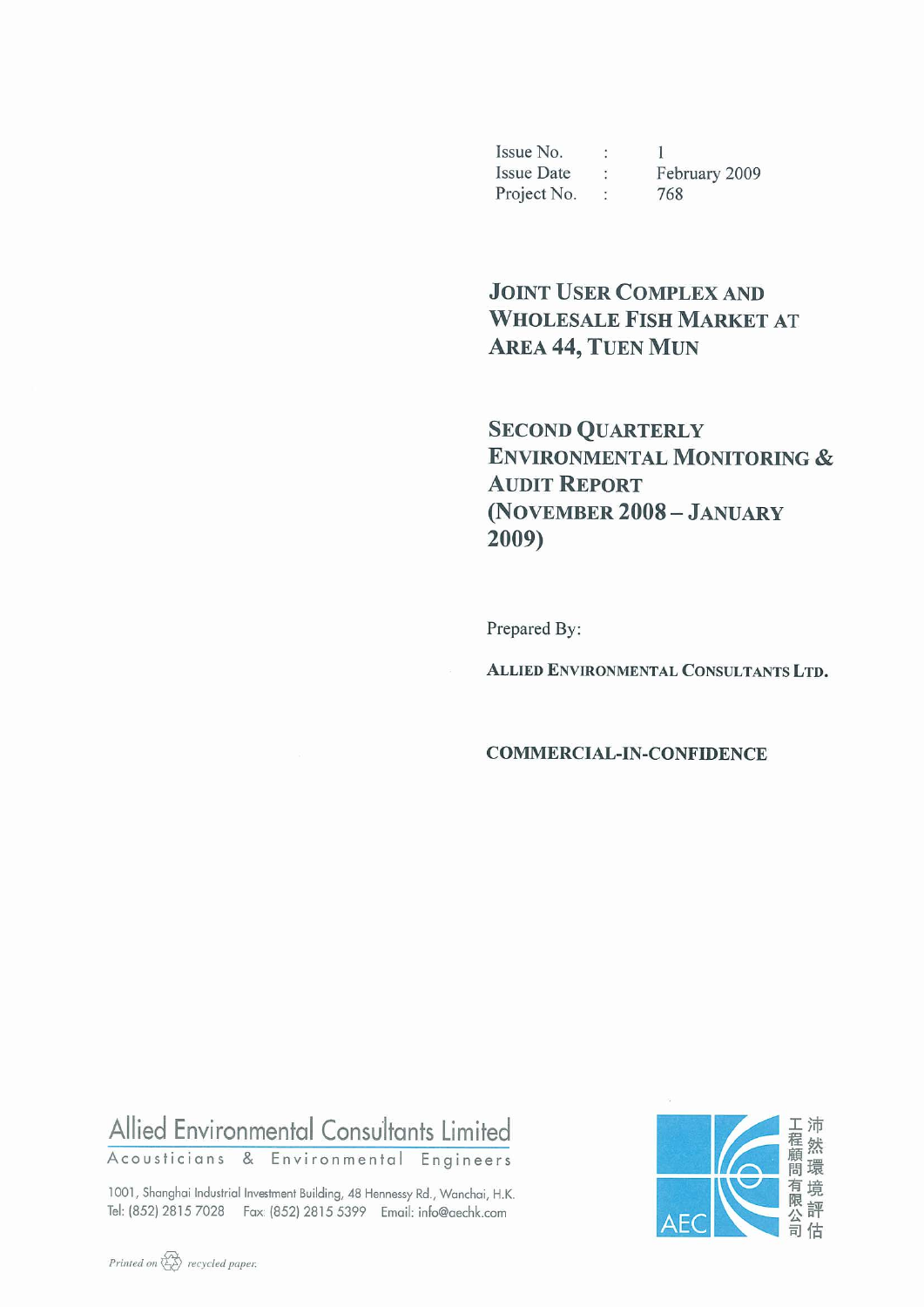Issue No.  $\frac{1}{2}$  $\mathbf{1}$ February 2009 **Issue Date** Project No.  $\cdot$ 768

**JOINT USER COMPLEX AND WHOLESALE FISH MARKET AT AREA 44, TUEN MUN** 

**SECOND QUARTERLY ENVIRONMENTAL MONITORING & AUDIT REPORT** (NOVEMBER 2008 - JANUARY 2009)

Prepared By:

ALLIED ENVIRONMENTAL CONSULTANTS LTD.

#### **COMMERCIAL-IN-CONFIDENCE**

Author:

 $AM$ 

Checked and Approved:

Nic Lam BSc(Hons)

Grace Kwok BEng(Hons) MHKIEIA MHKIOA MISWA MIAIA MRAPA LEED AP

This report has been prepared by Allied Environmental Consultants Limited with all reasonable skill, care and diligence within the terms of the Agreement with the client, incorporating<br>our General Terms and Conditions of B

We disclaim any responsibility to the client and others in respect of any matters outside the scope of the above.

This report is confidential to the client and we accept no responsibility of whatsoever nature to third parties to whom this report, or any part thereof, is made known. Any such party relies upon the report at their own risk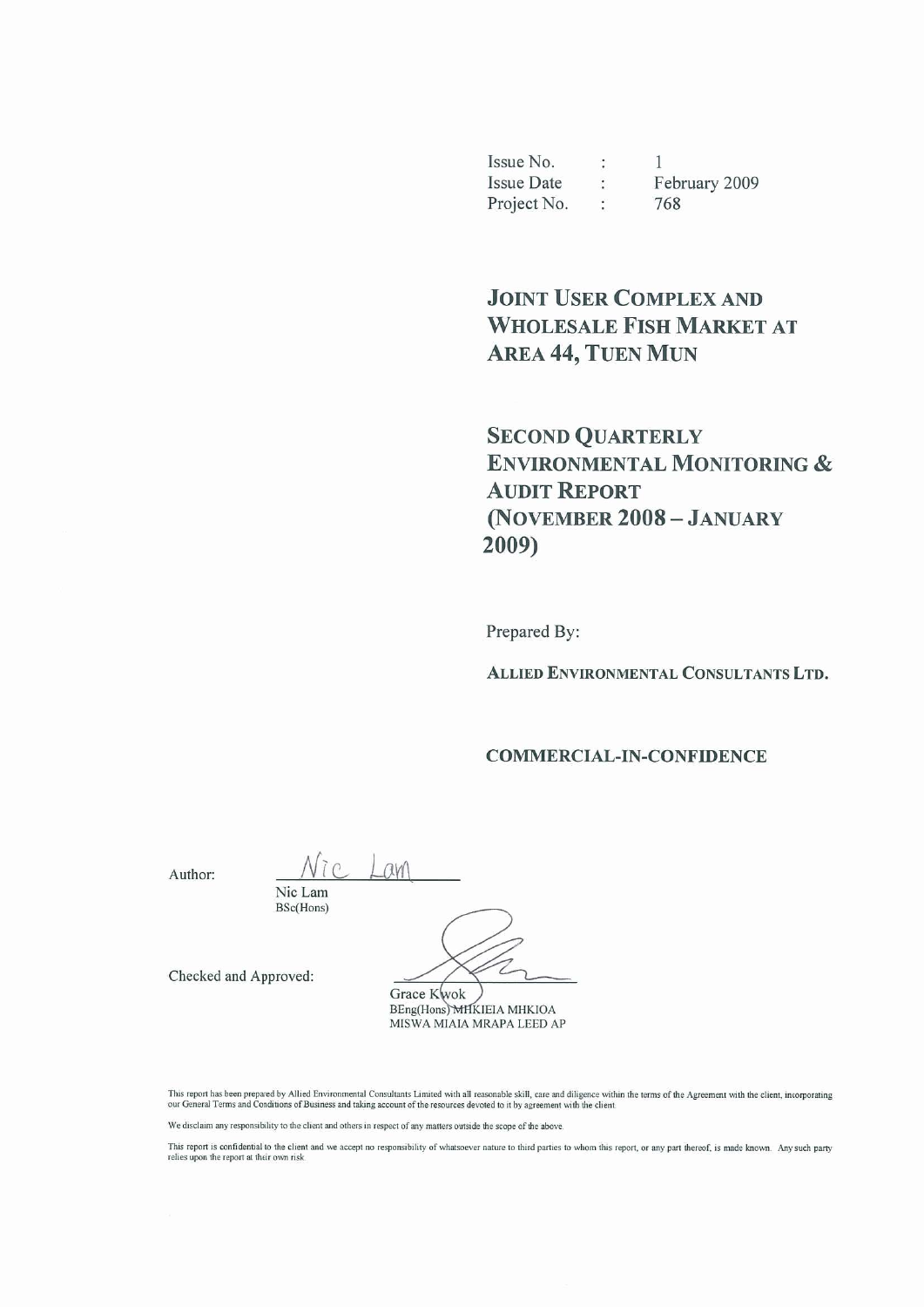### **Table of Contents**

|                                                                                                       | <b>Table of Contents</b><br>$\mathbf{i}$ |                                            |                  |  |  |  |  |
|-------------------------------------------------------------------------------------------------------|------------------------------------------|--------------------------------------------|------------------|--|--|--|--|
|                                                                                                       | <b>List of Tables</b><br>ii              |                                            |                  |  |  |  |  |
|                                                                                                       |                                          | <b>List of Figures</b>                     | ii               |  |  |  |  |
|                                                                                                       |                                          | <b>List of Appendices</b>                  | ii               |  |  |  |  |
|                                                                                                       |                                          | <b>EXECUTIVE SUMMARY</b>                   | $\mathbf{1}$     |  |  |  |  |
| 1.                                                                                                    |                                          | PROJECT BACKGROUND                         | $\boldsymbol{2}$ |  |  |  |  |
|                                                                                                       | 1.1                                      | Project Organization and Contact Personnel | $\overline{2}$   |  |  |  |  |
| 2.                                                                                                    |                                          | <b>SENSITIVE RECEIVERS</b>                 | $\mathbf{3}$     |  |  |  |  |
| 3.                                                                                                    |                                          | <b>SUMMARY OF EM&amp;A REQUIREMENT</b>     | $\mathbf{3}$     |  |  |  |  |
| 4.                                                                                                    |                                          | MONITORING METHODOLOGY                     | 5                |  |  |  |  |
|                                                                                                       | 4.1                                      | Monitoring Programme                       | 5                |  |  |  |  |
|                                                                                                       | 4.2                                      | Air Quality Monitoring                     | $\sqrt{2}$       |  |  |  |  |
|                                                                                                       | 4.3                                      | Noise Monitoring                           | 5                |  |  |  |  |
| 5.                                                                                                    |                                          | <b>RESULTS</b>                             | 6                |  |  |  |  |
|                                                                                                       | 5.1.                                     | Air Quality                                | 6                |  |  |  |  |
|                                                                                                       | 5.2.                                     | Noise                                      | 6                |  |  |  |  |
|                                                                                                       | 5.3                                      | <b>Weather Conitions</b>                   | 6                |  |  |  |  |
| 6.                                                                                                    |                                          | <b>SITE INSPECTION &amp; AUDIT</b>         | 7                |  |  |  |  |
| NON-COMPLIANCE, COMPLAINTS, NOTIFICATIONS OF SUMMONS AND SUCCESSFUL<br>7.<br>8<br><b>PROSECUTIONS</b> |                                          |                                            |                  |  |  |  |  |
| 8.                                                                                                    |                                          | <b>OTHERS</b>                              | 8                |  |  |  |  |
| 9.                                                                                                    |                                          | RECOMMENDATIONS AND CONCLUSIONS            | 8                |  |  |  |  |
|                                                                                                       | 9.1.                                     | Recommendations                            | $\boldsymbol{8}$ |  |  |  |  |
|                                                                                                       | 9.2.                                     | Conclusions                                | 9                |  |  |  |  |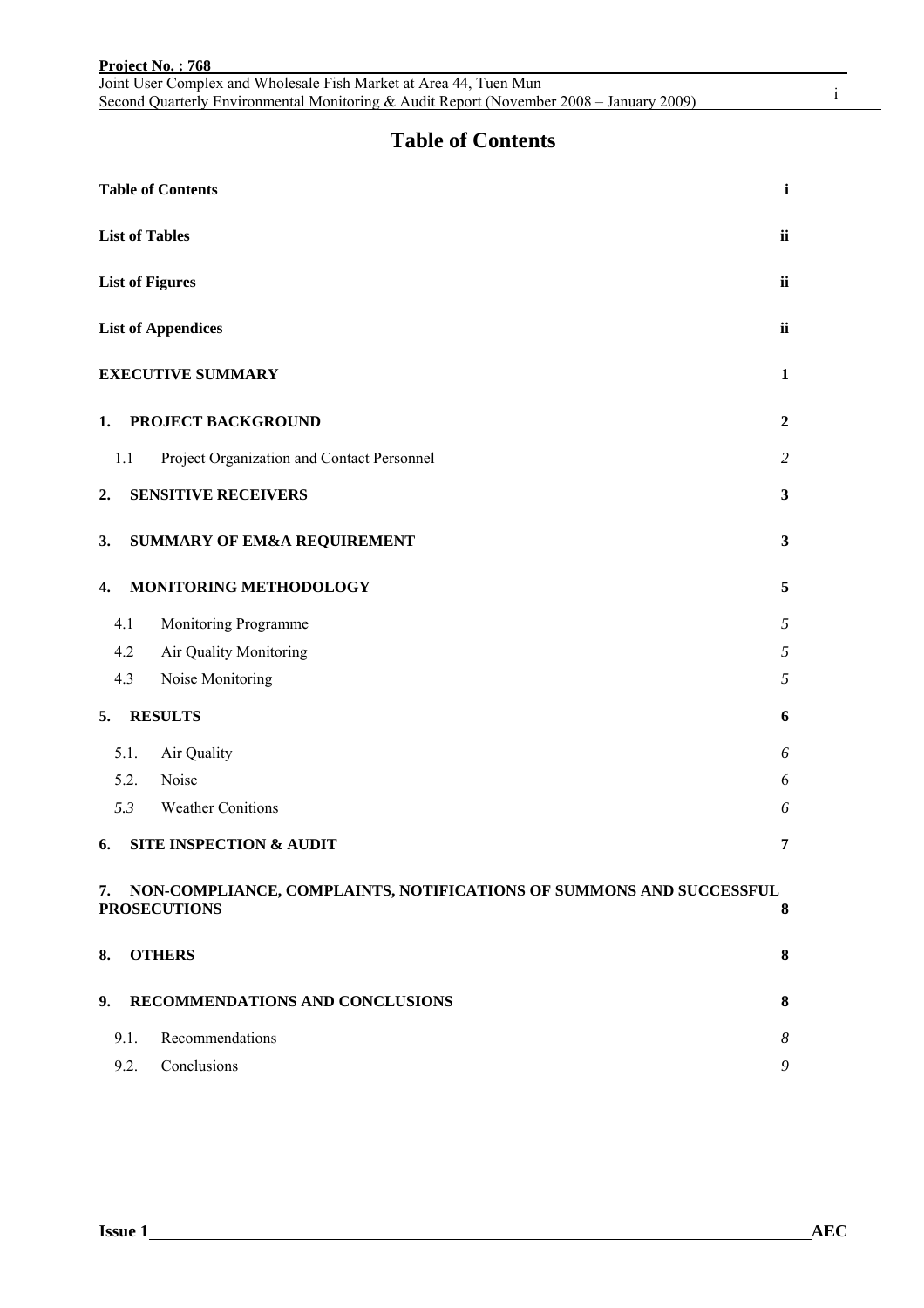### **List of Tables**

- Table 1 Contact Details of Key Personnel
- Table 2 Action and Limit Level for Air Quality Impact Monitoring at Yuet Wu Villa
- Table 3 Action and Limit Levels for Construction Noise Impact Monitoring
- Table 4 Event Action Plan
- Table 5 Noise Monitoring Equipment
- Table 6 Summary of Weather Conditions during the Monitoring Period
- Table 7 Summary of Site Inspections

### **List of Figures**

- Figure 1 Site Location Plan
- Figure 2 Location of Air Quality Monitoring Station
- Figure 3 Location of Noise Monitoring Station
- Figure 4 Photos of Air Quality Monitoring Station
- Figure 5 Photos of Noise Monitoring Station
- Figure 6 Photos of Construction Site for Junior Police Officers' Married Quarters

### **List of Appendices**

- Appendix A Calibration Record of High-Volume TSP Sampler
- Appendix B Calibration Certification of the Sound Level Meter and Calibrator
- Appendix C Summary and Graphical Plot of 1-Hour TSP Monitoring Record
- Appendix D Summary and Graphical Plot of 24-Hour TSP Monitoring Record
- Appendix E Summary and Graphical Plot of Noise Monitoring Record
- Appendix F Wind Record from Hong Kong Observatory
- Appendix G Mitigation Measures Implementation Schedule for Construction Stage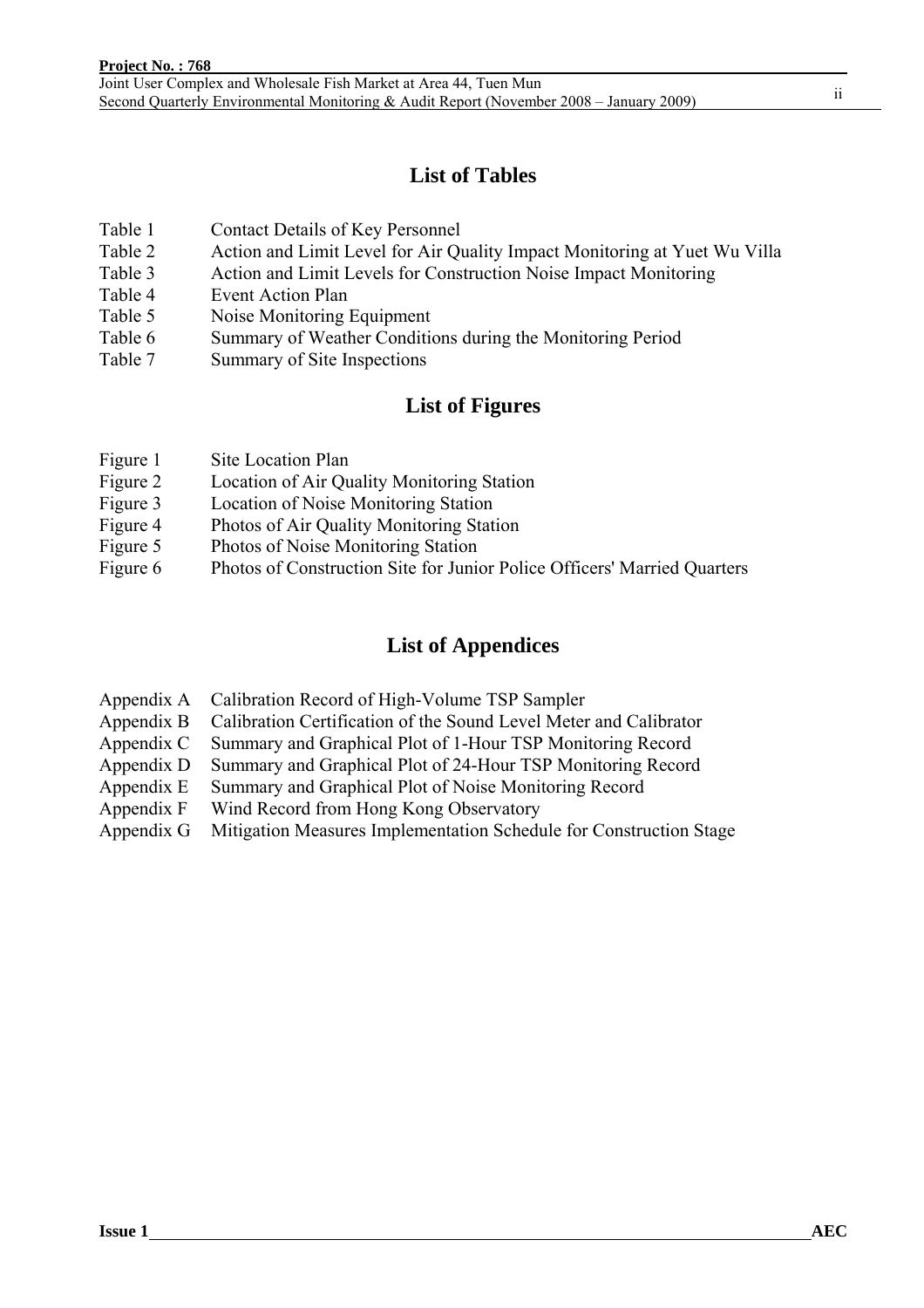#### 1

### **EXECUTIVE SUMMARY**

Allied Environmental Consultants Limited (AEC) has been appointed to conduct an environmental monitoring and audit (EM&A) program for the proposed Joint User Complex and Wholesale Fish Market at Area 44, Tuen Mun. The construction works was commenced on 31<sup>st</sup> July 2008. This report is the second quarterly EM&A report, which summarizes the environmental monitoring and audit results recorded during the period from  $1<sup>st</sup>$  November 2008 to  $31<sup>st</sup>$  January 2009.

Based on the monitoring results, the air quality and construction noise level complied with the environmental requirements in EM&A Manual. There were no environmental complaints received in this quarter. No notification of summons or prosecution was received.

Construction activities undertaken from November 2008 to January 2008 included jack piling, drainage diversion, and some internal finishing. Potential environmental impacts include dust generation from stockpiles of dusty materials and the drainage diversion work, noise from operation of the equipments and jack piling; runoff from drainage diversion works and the storage of various C&D and chemical wastes. The Contractor should properly implement the required environmental mitigation measures as per the implementation schedule in the EM&A manual to ensure no significant adverse environmental impacts to be arisen from the construction works. The Contractor was reminded to maintain good housekeeping throughout the construction phase.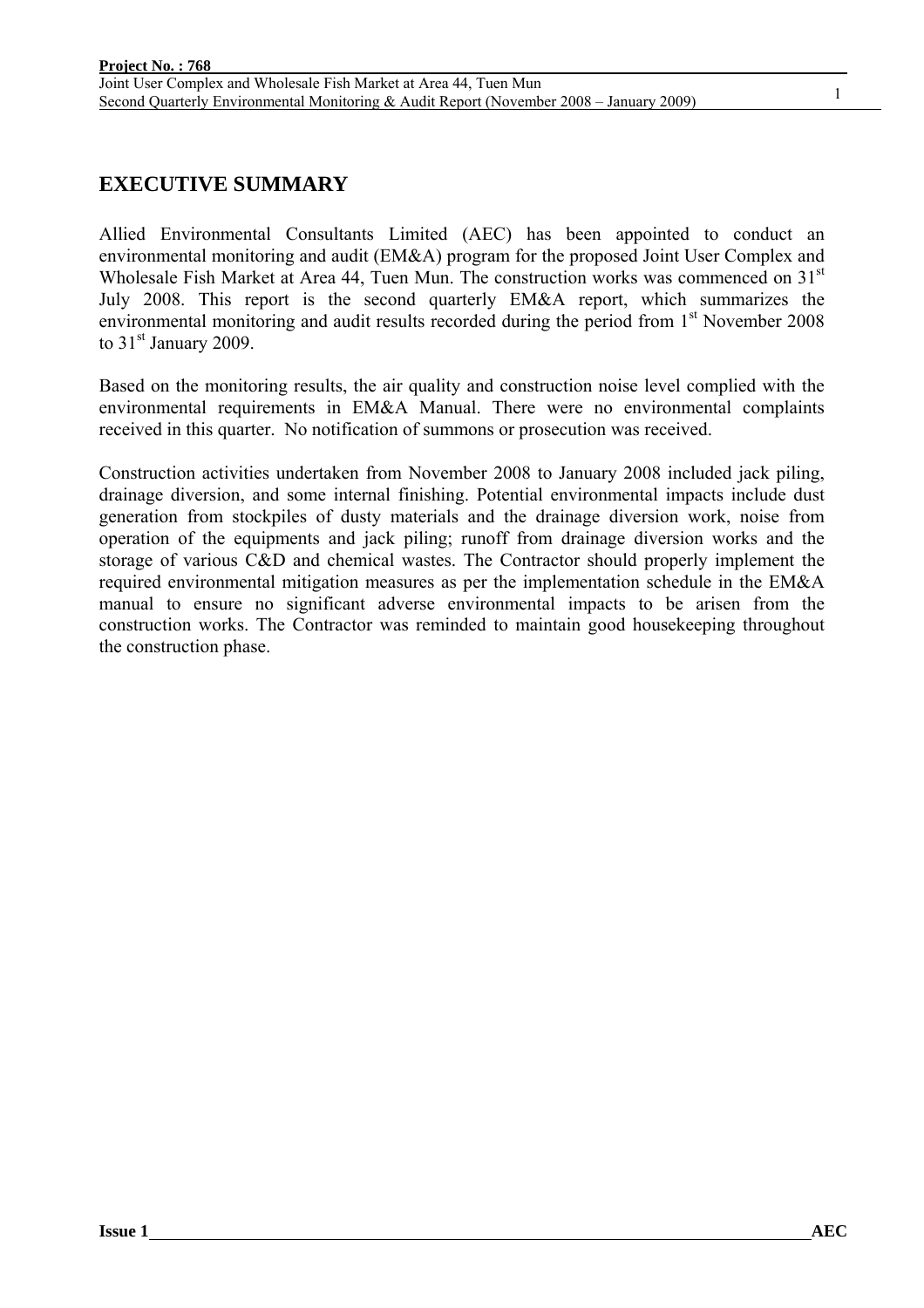### **1. PROJECT BACKGROUND**

A Joint User Complex and Wholesale Fish Market (WFM Complex) at Area 44 in Tuen Mun is proposed to be designed and built by Architectural Services Department on behalf of Agriculture, Fisheries and Conservation Department, Marine Department, and Food and Environmental Hygiene Department of the Hong Kong SAR. The WFM Complex is to provide a permanent site for the relocation of the existing temporary wholesale fish market at Tuen Mun Area 27 and to accommodate a community hall and dragon boat racing spectator stand for public use. The proposed development is a 3-storey complex to accommodate the wholesale fish market at the ground floor, a community hall on the first and second floors, and an extensive landscaped deck on roof level. The proposed Wholesale Fish Market is categorized as a designated project under the Environmental Impact Assessment Ordinance (EIAO) and therefore a detailed Environmental Impact Assessment (EIA-085/2002) has been conducted in year 2002 and an Environmental Permit (EP-296/2007) was issued by Environmental Protection Department in December 2007.

The subject site is located at Castle Peak Bay of Tuen Mun given in Figure 1. The subject site is bounded to the north by a future local open space presently used as a temporary car park, to the east by Castle Peak Bay typhoon shelter, to the south by a future lorry park and to the west by Wu Shan Road. Yuet Wu Villa being the nearest residential establishment is located at around 85m from the site boundary.

### **1.1 Project Organization and Contact Personnel**

Key personnel and contact particulars are summarized in Table 1.

| Role            | <b>Department / Company</b>    | <b>Names</b>    | Contact<br><b>Number</b> | <b>Fax Number</b> |
|-----------------|--------------------------------|-----------------|--------------------------|-------------------|
|                 |                                |                 |                          |                   |
| Lead User       | Agriculture, Fisheries, and    | Mr. K.H. Chan   | 2150 7092                | 2314 2866         |
| Department      | <b>Conservation Department</b> | Ms. Louise Li   | 2150 7140                |                   |
| Environmental   | Architecture Services          | Mr. S.W. Chow   | 28673716                 | 2523 9622         |
| Permit Holder   | Department                     | Ms. Susana Chan | 2867 6706                |                   |
| Architect       | <b>P&amp;T</b> Architects and  | Ms. Sarah Ng    | 2835 3548                | 2891 3834         |
|                 | Engineers Ltd.                 | Ms. Vivian Law  | 2832 3046                |                   |
| Main Contractor | W. Hing Construction Co.       | Mr. Andy Chan   | 9630 7404                | 8343 9188         |
|                 | Ltd.                           | Mr. Tim Wong    | 6478 4623                |                   |
| Environmental   | <b>Allied Environmental</b>    | Ms. Grace Kwok  | 2815 7028                | 2815 5399         |
| Team Leader     | Consultants Ltd.               |                 |                          |                   |
| Independent     | Cinotech Consultants Ltd.      | Mr. Alex Ngai   | 2151 2083                | 3107 1388         |
| Environmental   |                                |                 |                          |                   |
| Checker         |                                |                 |                          |                   |

| Table 1 | <b>Contact Details of Key Personnel</b> |  |
|---------|-----------------------------------------|--|
|         |                                         |  |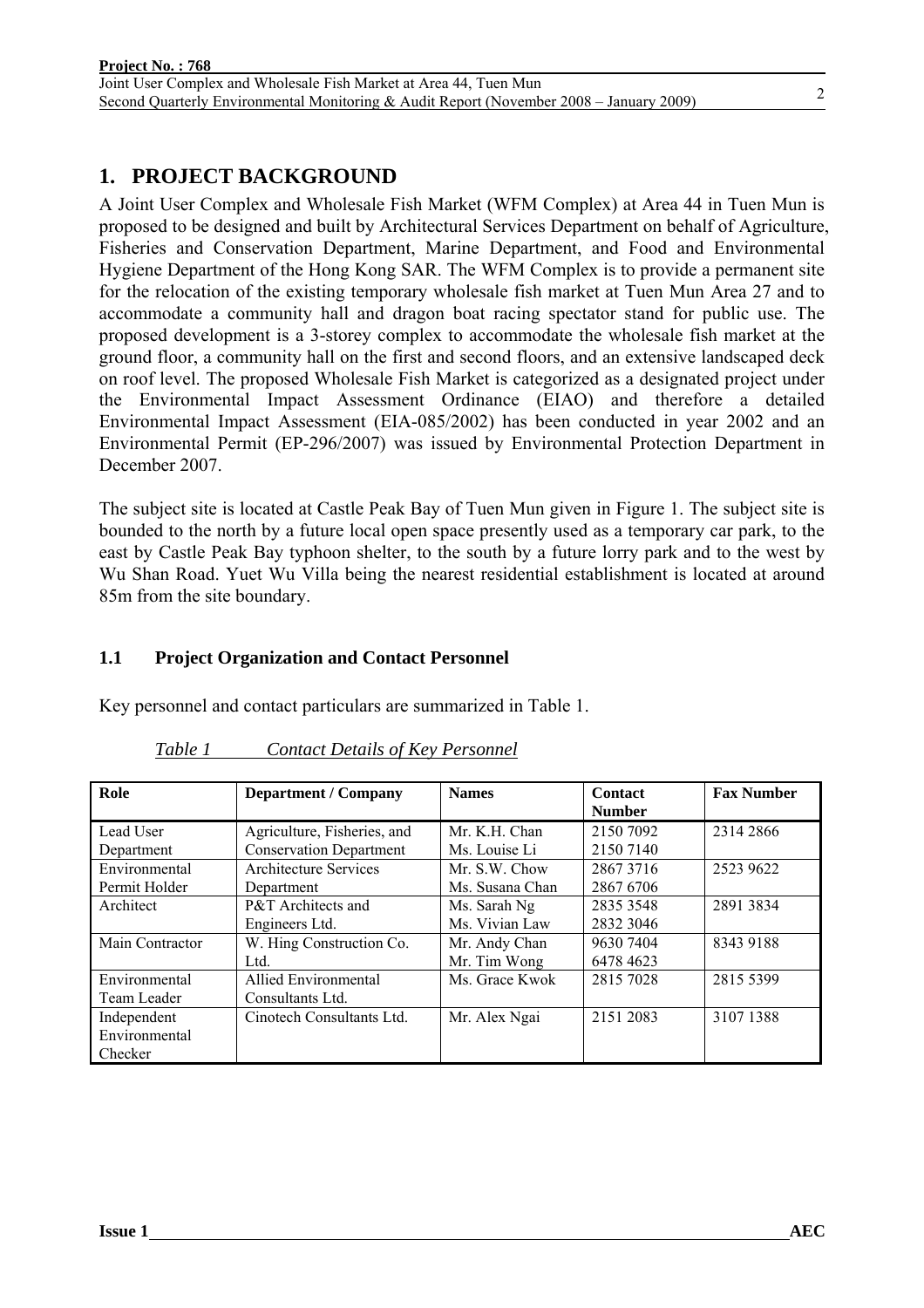### **2. SENSITIVE RECEIVERS**

Air Sensitive Receivers (ASRs) within 500m include Yuet Wu Villa, Lawn Bowling Field, Tennis Court, which are less than 100m away from the subject site. Tuen Mun Wu Hong Clinic is located to the west at about 100m to the site boundary. Two secondary schools, namely Ka Chi Secondary School and South Tuen Mun Government Secondary School, are approximately 300m to the south of the site boundary.

Noise Sensitive Receivers (NSRs) within 300m are Yuet Wu Villa, Siu Hei Court, Yan Chai Hospital Low Chan Chor Si Primary School and Wu King Estate. The nearest NSR will be Block 15 of Yuet Wu Villa.

### **3. SUMMARY OF EM&A REQUIREMENT**

For regular impact monitoring, the sampling frequency of at least once in every six-days, shall be strictly observed at the monitoring station for 24-hr TSP monitoring. For 1-hr TSP monitoring, the sampling frequency of at least three times in every six-days should be undertaken when the highest dust impact occurs. For noise monitoring, one set of measurement between 0700-1900 hours on normal weekdays. Leq(30 min) shall be used as the monitoring parameter.

From baseline monitoring results, the proposed Action and Limit Levels for air quality are summarized in Table 2. The average baseline 1-hr TSP value of  $129\mu g/m<sup>3</sup>$  and 24-hr TSP value of  $65\mu\text{g/m}^3$  measured at Block 15, Yuet Wu Villa was used to determine the action and limit level for air quality impact monitoring. The proposed Action and Limit Levels for construction noise are summarized in Table 3.

| <b>Parameters</b> | <b>Baseline Level</b><br>$(\mu g/m^3)$ | <b>Action Level</b><br>$(\mu g/m^3)$ | <b>Limit Level</b><br>$(\mu g/m^3)$ |
|-------------------|----------------------------------------|--------------------------------------|-------------------------------------|
| 24 Hour TSP Level |                                        |                                      | 260                                 |
| 1 Hour TSP Level  | 7q                                     | 334                                  | 500                                 |

| Table 2 |       |  |  |  | Action and Limit Level for Air Quality Impact Monitoring at Yuet Wu |  |  |
|---------|-------|--|--|--|---------------------------------------------------------------------|--|--|
|         | Villa |  |  |  |                                                                     |  |  |

| Table 3 | Action and Limit Levels for Construction Noise Impact Monitoring |  |
|---------|------------------------------------------------------------------|--|
|         |                                                                  |  |

| <b>Time Period</b>            | <b>Action Level</b>                                                                    | <b>Limit Level</b>                        |
|-------------------------------|----------------------------------------------------------------------------------------|-------------------------------------------|
| Daytime<br>hours) on weekdays | $(0700-1900)$ When one documented School 70dB(A) <sup>1</sup><br>compliant is received | Dwelling $75dB(A)^T$<br>$(65dB(A)$ during |
|                               |                                                                                        | $examinations$ <sup>1</sup>               |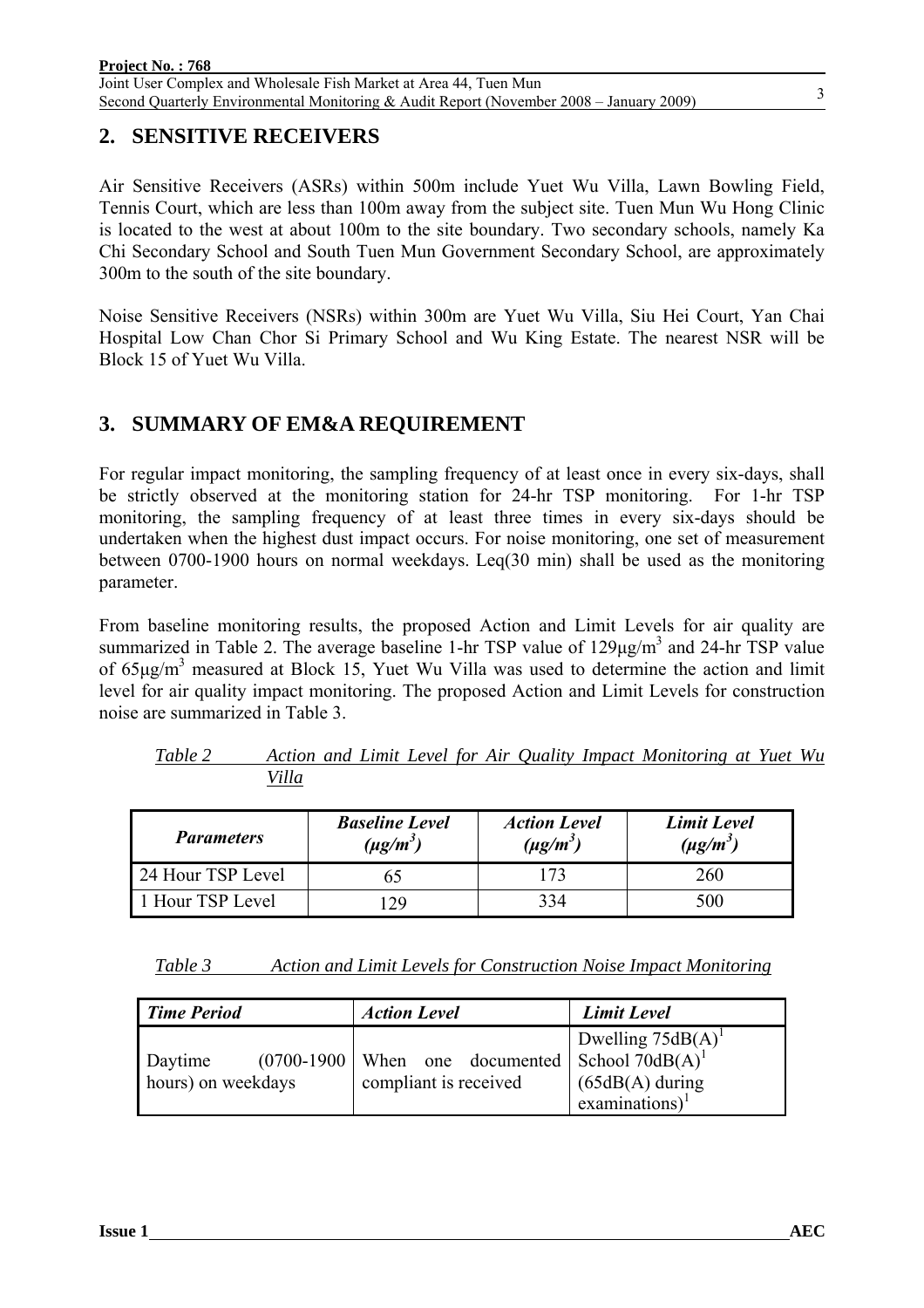Joint User Complex and Wholesale Fish Market at Area 44, Tuen Mun Second Quarterly Environmental Monitoring & Audit Report (November 2008 – January 2009)

| <b>Time Period</b>                                                                                                                                | <b>Action Level</b>                          | <b>Limit Level</b> |
|---------------------------------------------------------------------------------------------------------------------------------------------------|----------------------------------------------|--------------------|
| 1900-2300 on any day and<br>0700-2300 on Sunday and When one documented<br>general holidays, for use compliant is received<br>of PME <sup>2</sup> |                                              | $65dB(A)^3$        |
| All days during the night-<br>time $(2300-0700 \text{ hours})^2$                                                                                  | When one documented<br>compliant is received | $50dB(A)^3$        |

*Note: 1. Construction noise criteria stipulated in the TM-EIAO* 

*2. A Construction Noise Permit (CNP) shall be required for the carrying out of the construction work during the restricted hours (1900-2300 on any day and 0700-2300 on Sunday and general holidays, for use of PME; and All days during the night-time (2300-0700 hours)) 3. Area sensitivity rating of the monitoring location is "B".* 

Should non-compliance of the above Action and Limit levels occurs, the contractor shall undertake corresponding action in accordance with the proposed Event Action Plan given in EM&A Manual. A summarized general Event Action Plan is given in Table 4. Details should be referred to the Event Action Plan in the EM&A Manual.

| Level  | Step 1                                                                                                                                                                                                  | Step 2                                                                                                                                                                                                                                                                                      | Step 3                                                                                                                                                          |
|--------|---------------------------------------------------------------------------------------------------------------------------------------------------------------------------------------------------------|---------------------------------------------------------------------------------------------------------------------------------------------------------------------------------------------------------------------------------------------------------------------------------------------|-----------------------------------------------------------------------------------------------------------------------------------------------------------------|
| Action | Identify source<br>$\bullet$<br>Check monitoring<br>$\bullet$<br>data and working<br>methods                                                                                                            | • Contact project<br>manager to discuss<br>and implement<br>remedial action<br>Rectify any<br>unacceptable practice<br>Amend working<br>methods if<br>appropriate<br>If exceedance<br>continues, commence<br>additional monitoring                                                          | Notify client/project<br>manager following<br>correct of the<br>situation<br>Cease additional<br>monitoring if<br>exceedance stops                              |
| Limit  | Identify source<br>$\bullet$<br>Notify client/project<br>manager<br>Check monitoring<br>data and working<br>methods<br>Repeat measurement<br>to confirm finding<br>Commence<br>additional<br>monitoring | Take immediate<br>$\bullet$<br>action to avoid further<br>exceedance<br>Submit proposal for<br>$\bullet$<br>remedial actions to<br>client/project<br>manager within 3<br>working days<br>Implement the agreed<br>proposal<br>If exceedance<br>continues, amend and<br>resubmit the proposal | Notify client/project<br>$\bullet$<br>manager following<br>correction of the<br>situation<br>Cease additional<br>$\bullet$<br>monitoring if<br>exceedance stops |

*Table4 Event Action Plan*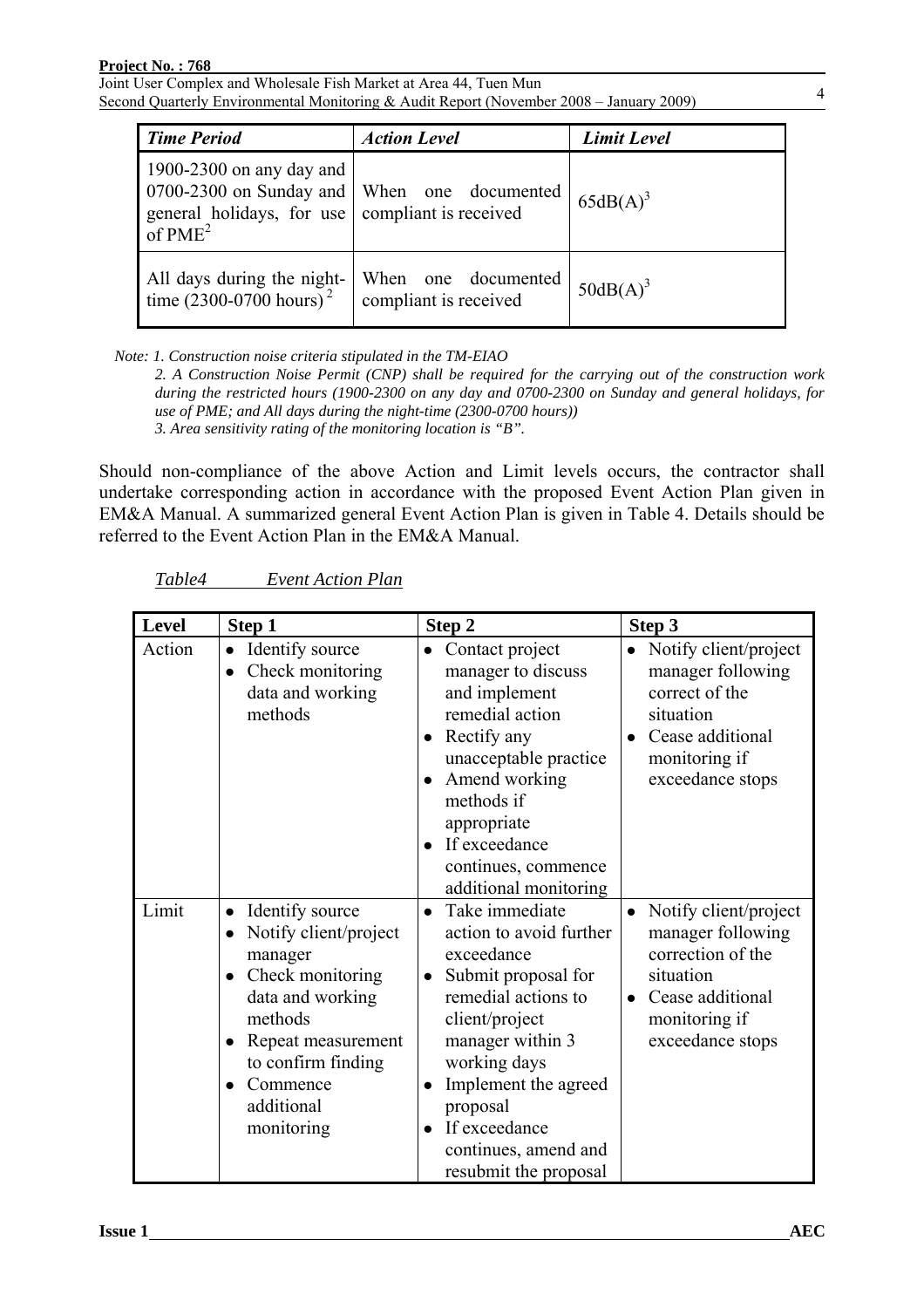### **4. MONITORING METHODOLOGY**

#### **4.1 Monitoring Programme**

Air quality monitoring and noise monitoring were conducted at Block 15, Yuet Wu Villa. Air quality monitoring station was set up at the roof top of the residential block and noise monitoring was conducted at 1.2m above ground level at the junction of Wu Sau Street and Wu On Street as given in Figure 2 and 3. Figure 4 and 5 show photos taken during monitoring at the two locations.

A construction site for the proposed Junior Police Officers' Married Quarters is located at Wu Hong Street which is 110m northwest from the monitoring location, which is also a potential major source of the TSP generation. Figure 6 shows the photos of the construction site.

#### **4.2 Air Quality Monitoring**

1-hour and 24-hour TSP air quality monitoring was conducted at the designated air quality monitoring location using a High Volume TSP Sampler (Model No: Anderson GMWS-2310 ACCU-VOL) at the designated location. The Calibration Record of the High-Volume TSP Sampler is given in Appendix A. 24-hour TSP samples were taken every six days. 1-hour TSP samples were taken three times a day between 0700-1900 hours.

#### **4.3 Noise Monitoring**

Noise monitoring was conducted at the designated noise monitoring location between 0700-1900 hours using a sound level meter which complies with the International Electrotechnical Commission Publications 651:1979 (Type 1) and 804:1985 (Type 1). Noise instrumentation details are given in Table 5 and the Calibration Certificate for the sound level meter and calibrator is given in Appendix B.

| <b>Manufacturer</b> | <b>Type/Model No.</b> | Equipment                   |
|---------------------|-----------------------|-----------------------------|
| <b>RION</b>         | Model NL 31           | Sound<br>Precision<br>Level |
|                     |                       | Analyzer with windshield    |
| <b>RION</b>         | Model NC 73           | Calibrator                  |

Noise levels measurements were recorded in terms of thirty minutes A-weighted equivalent continuous sound pressure level (Leq(30min)) on a weekly basis. The sound level meter was calibrated immediately prior to and following each noise measurement. The meter was mounted on a tripod at a height of 1.2m and the microphone was positioned at 1m away the building façade of the noise monitoring station facing the construction site.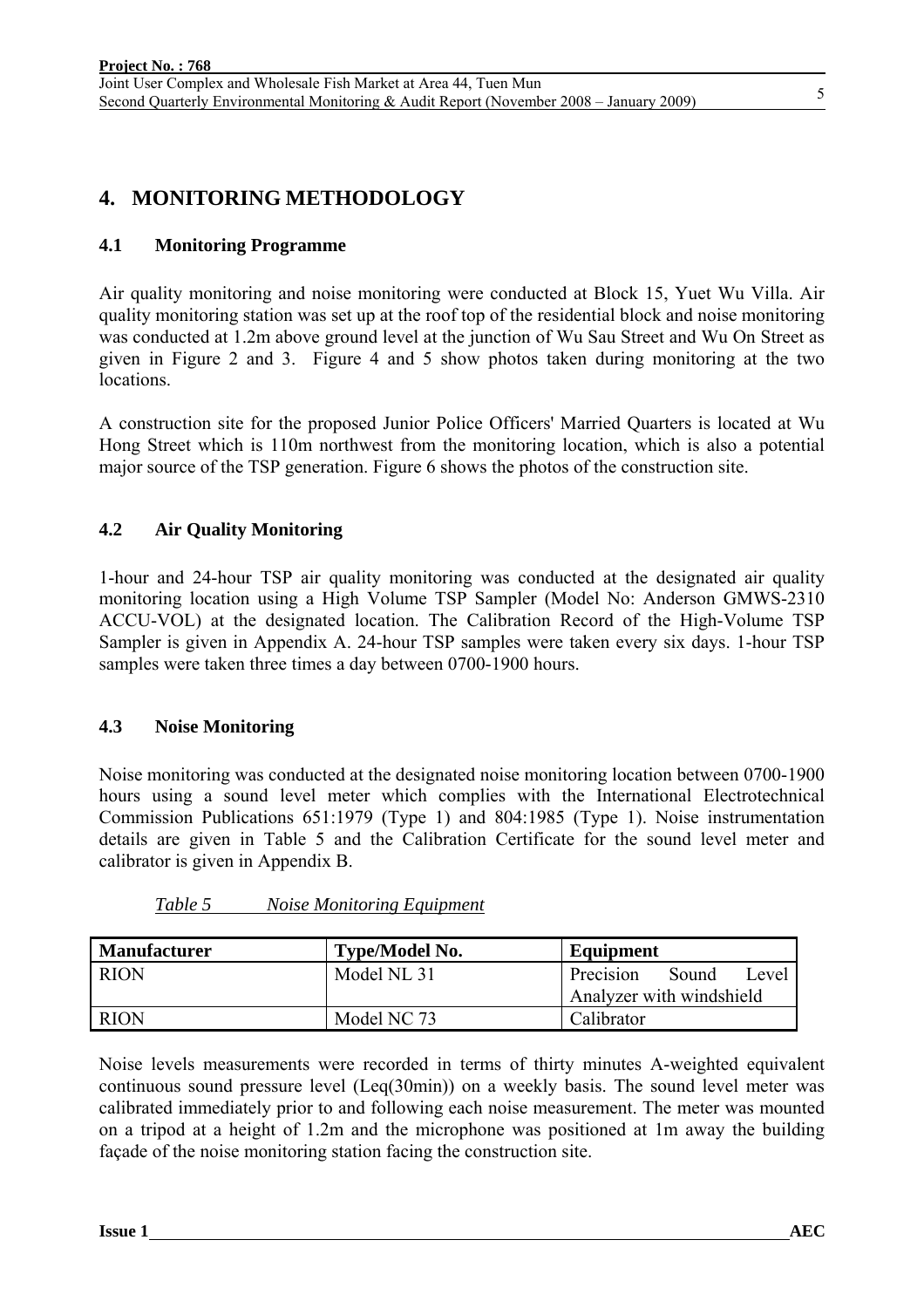Noise measurements were not made in the presence of fog, rain, and wind with a steady speed exceeding 5m/s or wind with gusts exceeding 10m/s. The wind speed was checked with a portable anemometer capable of measuring the wind speed in m/s.

### **5. RESULTS**

#### **5.1. Air Quality**

No exceedance was recorded in this quarter. Summary and graphical plots of air quality monitoring record of 1-hour TSP levels and 24-hour TSP levels are provided in Appendices C and D.

#### **5.2. Noise**

Noise monitoring results in terms of  $L_{eq(30min)}$ ,  $L_{10(30min)}$   $L_{90(30min)}$  were measured at the designated noise monitoring location.  $L_{10}$  and  $L_{90}$  represent sound levels that are exceeded 10% and 90% of the time respectively. Normally,  $L_{10}$  measurements can be considered as the average peak levels, whilst  $L_{90}$  levels can be considered as the average background noise levels.

No exceedance was recorded in this quarter. Summary of noise monitoring record is provided in Appendix E.

#### **5.3. Weather Conditions**

Weather data of the monitoring station were obtained from the nearest Hong Kong Observatory (HKO) Tuen Mun automatic weather station located at Tuen Mun Town Park (63 mPD).Table 6 summarizes the wind data during the monitoring dates. Wind record from HKO is shown in Appendix F.

| Date        | Weather | <b>Prevailing Wind</b><br><b>Direction</b> | <b>Daily Average Wind Speed</b><br>(m/s) |
|-------------|---------|--------------------------------------------|------------------------------------------|
| 3 Nov 2008  | Cloudy  | <b>NE</b>                                  | 2.66                                     |
| 8 Nov 2008  | Sunny   | N                                          | 3.66                                     |
| 14 Nov 2008 | Sunny   | N                                          | 1.93                                     |
| 20 Nov 2008 | Sunny   | <b>NE</b>                                  | 3.07                                     |
| 26 Nov 2008 | Sunny   | N                                          | 2.34                                     |
| 2 Dec 2008  | Sunny   | S                                          | 2.22                                     |
| 8 Dec 2008  | Sunny   | N                                          | 2.20                                     |
| 13 Dec 2008 | Cloudy  | N                                          | 1.83                                     |
| 19 Dec 2008 | Sunny   | <b>SE</b>                                  | 1.78                                     |
| 23 Dec 2008 | Sunny   | <b>NE</b>                                  | 2.78                                     |
| 29 Dec 2008 | Cloudy  | <b>NE</b>                                  | 2.80                                     |

*Table 6 Summary of Weather Conditions during the Monitoring Period*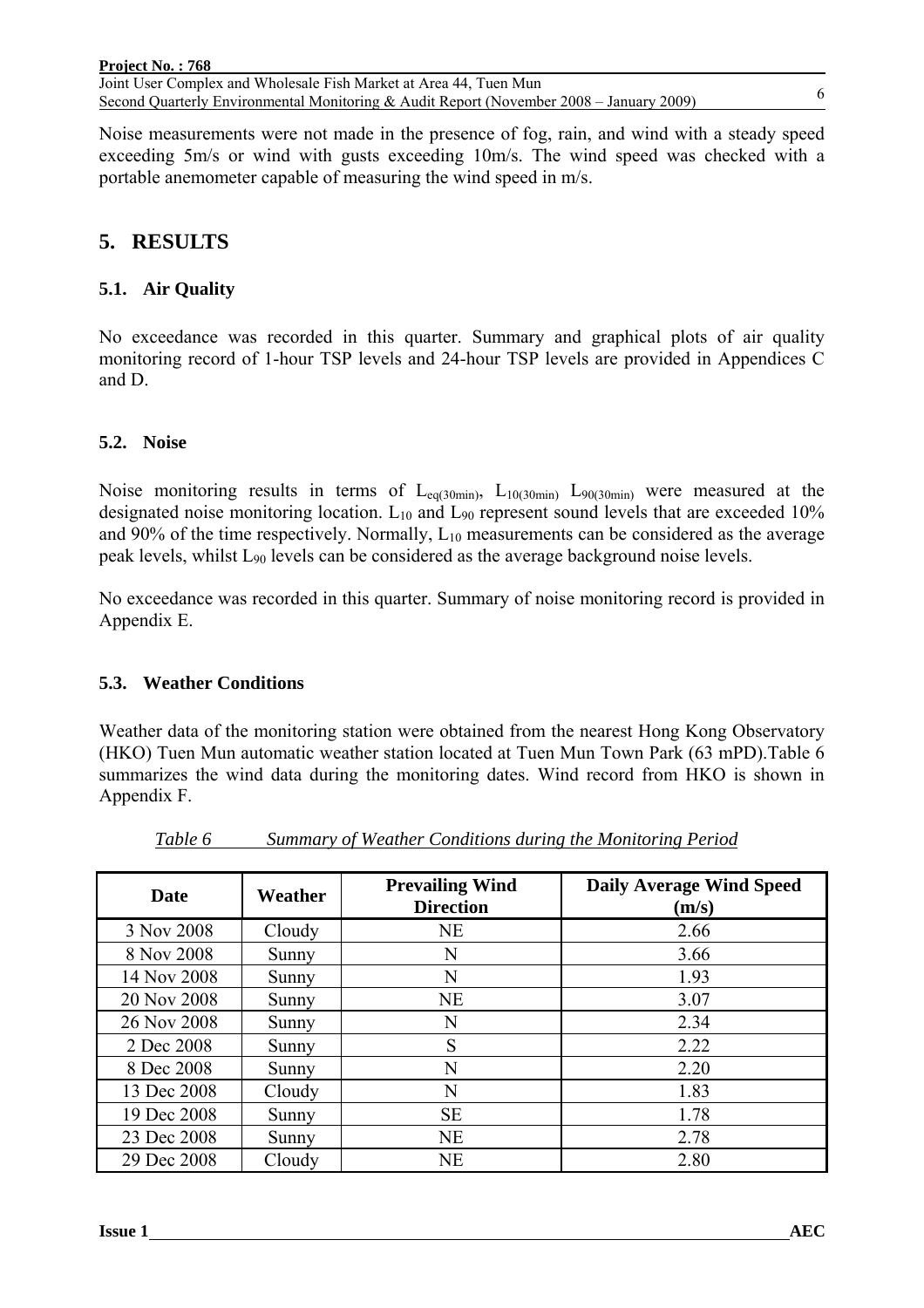| Project No.: 768                                                                             |        |    |      |  |  |  |
|----------------------------------------------------------------------------------------------|--------|----|------|--|--|--|
| Joint User Complex and Wholesale Fish Market at Area 44, Tuen Mun                            |        |    |      |  |  |  |
| 7<br>Second Quarterly Environmental Monitoring & Audit Report (November 2008 – January 2009) |        |    |      |  |  |  |
|                                                                                              |        |    |      |  |  |  |
| 3 Jan 2009                                                                                   | Sunny  | N  | 1.61 |  |  |  |
| 9 Jan 2009                                                                                   | Sunny  | N  | 3.20 |  |  |  |
| 15 Jan 2009                                                                                  | Sunny  | N  | 1.85 |  |  |  |
| 21 Jan 2009                                                                                  | Cloudy | N  | 1.47 |  |  |  |
| 29 Jan 2009                                                                                  | Cloudy | NW | 175  |  |  |  |

**6. SITE INSPECTION & AUDIT** 

Weekly site inspections were carried out by representatives of the ET. Thirteen site inspections were conducted on  $6^{th}$ ,  $14^{th}$ ,  $21^{st}$ , and  $28^{th}$  November 2008;  $4^{th}$ ,  $12^{th}$ ,  $19^{th}$ ,  $23^{rd}$  December 2008 and  $2<sup>nd</sup>$ ,  $10<sup>th</sup>$ ,  $15<sup>th</sup>$ ,  $22<sup>nd</sup>$ , and  $30<sup>th</sup>$  January 2009. Key findings are summarized in Table 7.

The mitigation measures undertaken by the Contractor are effective in minimizing the environmental impact; however, the Contractor should implement these mitigation measures more effectively in order to prevent causing any adverse environmental impact.

| Table 7 | <b>Summary of Site Inspections</b> |  |
|---------|------------------------------------|--|
|         |                                    |  |

| <b>Date</b> | <b>Observations</b>                                  | Action taken by Outcome                                                                                                     |     |
|-------------|------------------------------------------------------|-----------------------------------------------------------------------------------------------------------------------------|-----|
|             |                                                      | contractor                                                                                                                  |     |
| 6/11/2008   | inspection.<br><b>Contract Contract Contract</b>     | No outstanding Contractor was required<br>observations during to keep up with the<br>mitigation measures.                   |     |
| 14/11/2008  | Oil drums were placed<br>on bare land.               | Contractor was requested $\vert$ The situation<br>to provide drip tray for rectified immediately.<br>oil drums.             | was |
| 21/11/2008  | inspection.                                          | No outstanding Contractor was required<br>observations during to keep up with the<br>mitigation measures.                   |     |
| 28/11/2008  | observations during                                  | No outstanding Contractor was required<br>to keep up with the                                                               |     |
| 4/12/2008   | observations during<br>inspection.                   | inspection.   mitigation measures.<br>No outstanding Contractor was required<br>to keep up with the<br>mitigation measures. |     |
| 12/12/2008  | observations during<br>inspection.                   | No outstanding Contractor was required<br>to keep up with the<br>mitigation measures.                                       |     |
| 19/12/2008  | observations during<br>inspection.                   | No outstanding Contractor was required<br>to keep up with the<br>mitigation measures.                                       |     |
| 23/12/2008  | No outstanding<br>observations during<br>inspection. | Contractor was required<br>to keep up with the<br>mitigation measures.                                                      |     |
| 2/1/2009    | during<br>observations<br>inspection.                | No outstanding Contractor was required<br>to keep up with the<br>mitigation measures.                                       |     |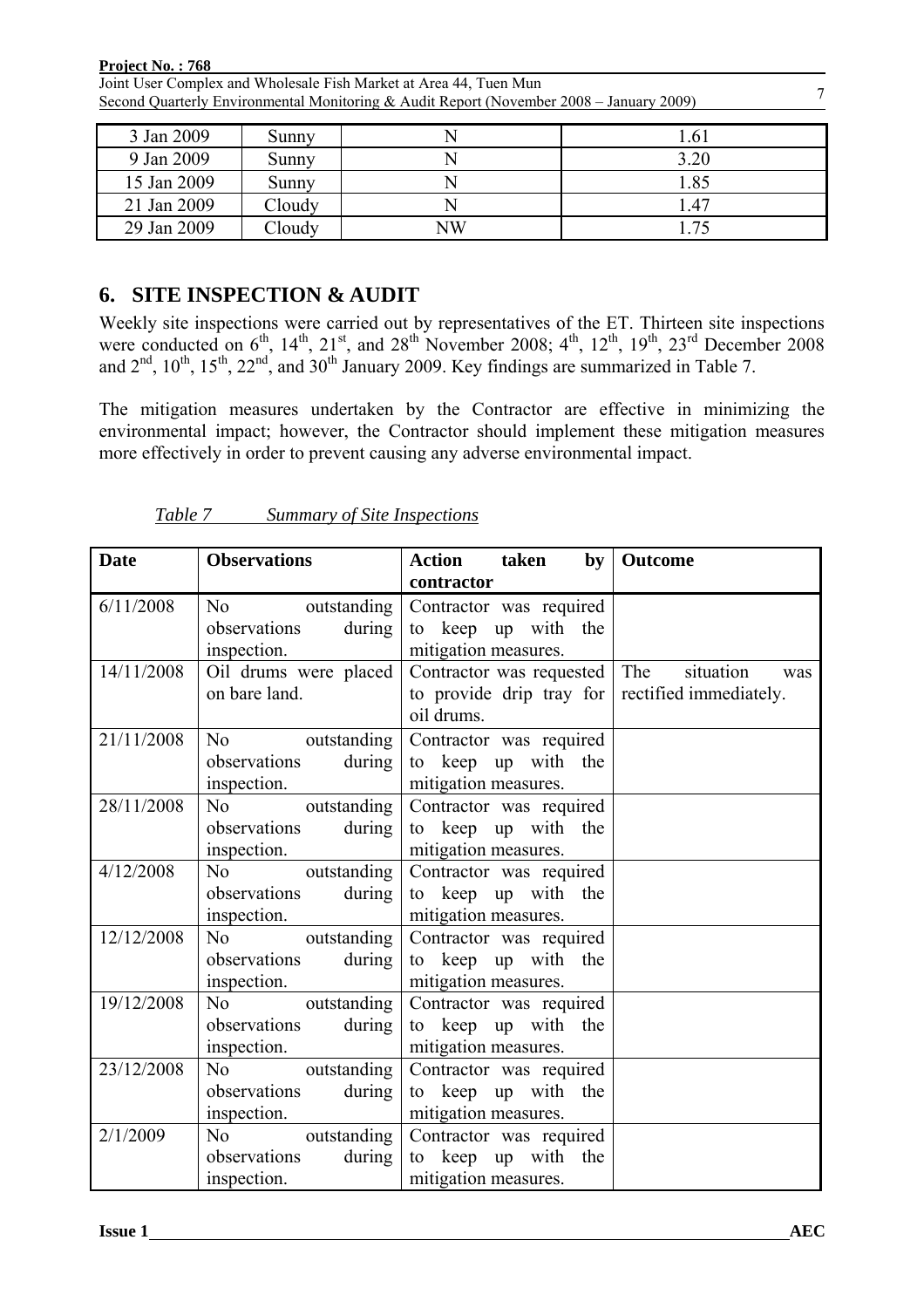| <u><b>Project No.: 768</b></u>                                                          |  |
|-----------------------------------------------------------------------------------------|--|
| Joint User Complex and Wholesale Fish Market at Area 44, Tuen Mun                       |  |
| Second Quarterly Environmental Monitoring & Audit Report (November 2008 – January 2009) |  |

| 10/1/2009 | Stockpiles<br>were<br>compacted. | The<br>contractor<br>was<br>advised to cover the rectified after | situation<br>The<br>was<br>work |
|-----------|----------------------------------|------------------------------------------------------------------|---------------------------------|
|           |                                  | stockpiles after work.                                           | immediately.                    |
| 15/1/2008 | No                               | outstanding   Contractor was required                            |                                 |
|           | observations<br>during           | to keep up with the                                              |                                 |
|           | inspection.                      | mitigation measures.                                             |                                 |
| 22/1/2009 | No                               | outstanding   Contractor was required                            |                                 |
|           | observations<br>during           | to keep up with the                                              |                                 |
|           | inspection.                      | mitigation measures.                                             |                                 |
| 30/1/2009 | N <sub>o</sub>                   | outstanding   Contractor was required                            |                                 |
|           | observations<br>during           | to keep up with the                                              |                                 |
|           | inspection.                      | mitigation measures.                                             |                                 |

During site inspections in this quarter, no non-conformance of implementation of environmental mitigation measures was identified. All environmental mitigation measures for construction stages stated in the approved EIA Report, EM&A Manual and Environmental Permit shall be carried out throughout the whole construction period as shown in Appendix G.

### **7. NON-COMPLIANCE, COMPLAINTS, NOTIFICATIONS OF SUMMONS AND SUCCESSFUL PROSECUTIONS**

In this quarter, no complaints, inspection notices, and notifications of summons or prosecution were received.

## **8. OTHERS**

5243.85 tonnes of inert C&D waste was disposed at public fill. 17.37 tonnes of waste was disposed to landfill. No chemical waste was transported off site in this quarter.

## **9. RECOMMENDATIONS AND CONCLUSIONS**

### **9.1. Recommendations**

In accordance with the environmental site audits undertaken during the reporting quarter, the following recommendations are made:

- Drip trays should be used for storing the fuel drum and it should be cleaned up regularly to prevent any leakage; and
- Stockpiles should be covered properly when no works were being undertaken.

The ET will keep track on the EM&A programme to ensure compliance of environmental requirements and proper implementation of all necessary mitigation measures.